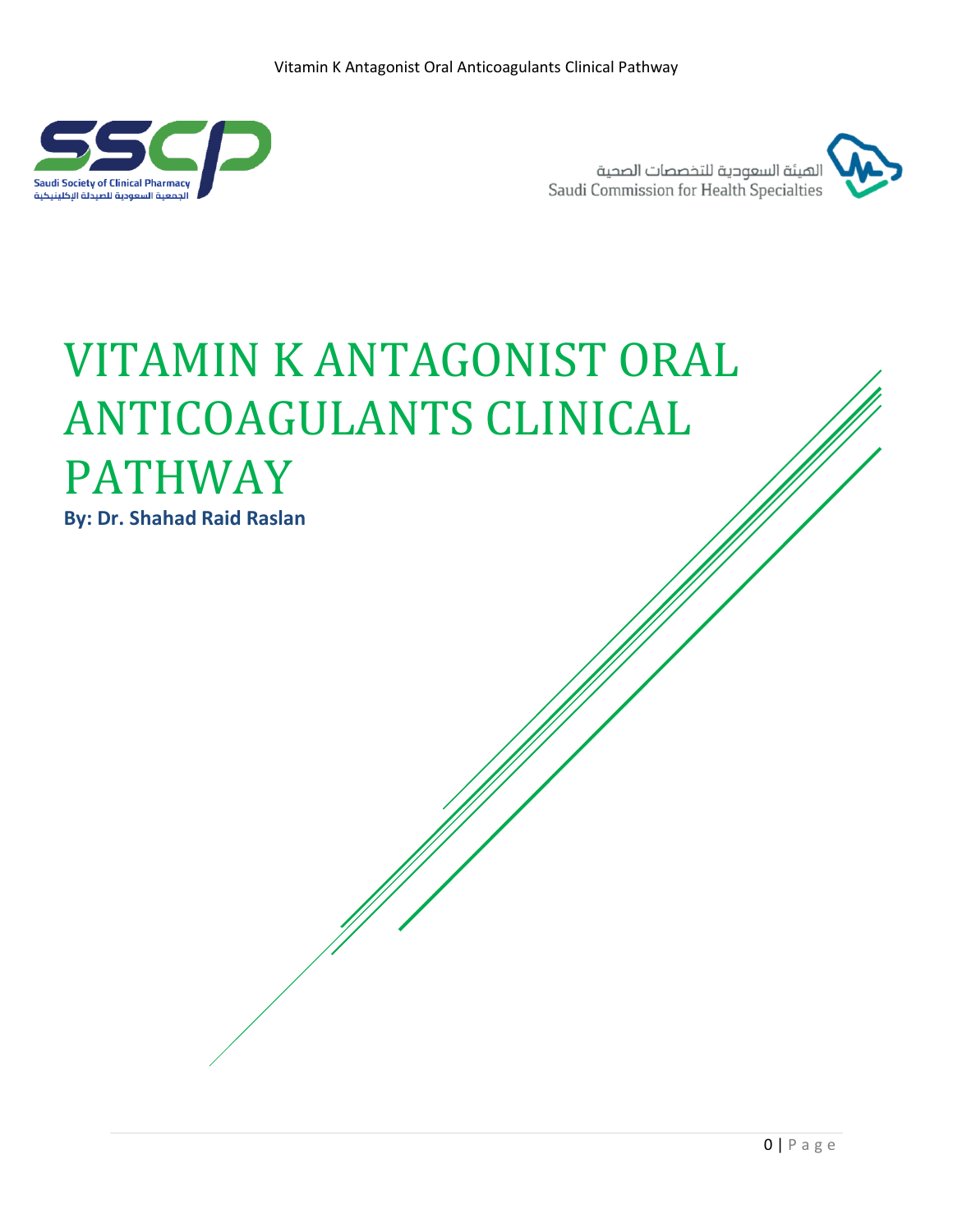## **Table of content Page**

|                                |                                                                             | No.            |
|--------------------------------|-----------------------------------------------------------------------------|----------------|
| $\mathbf 1$                    |                                                                             | $\overline{2}$ |
| $\mathfrak{D}$ .               |                                                                             | 2              |
| 3.                             |                                                                             | 2              |
| 4.                             |                                                                             | $\overline{2}$ |
| 5.                             |                                                                             | 5              |
| 6.                             |                                                                             | 6              |
| $7_{\scriptscriptstyle{\sim}}$ |                                                                             | 6              |
| 8.                             |                                                                             | 6              |
| 9.                             |                                                                             | $6 - 7$        |
|                                |                                                                             | 7-9            |
|                                | 10.1 Procedures That May Be Safely Performed Without Warfarin Interruption. |                |
|                                |                                                                             |                |
|                                |                                                                             |                |
|                                |                                                                             |                |
|                                |                                                                             |                |
|                                |                                                                             |                |
|                                |                                                                             | 9              |
|                                |                                                                             | $9 - 11$       |
|                                |                                                                             | 12             |

#### **Abbreviations:**

| aPTT        | Activated partial thromboplastin time |
|-------------|---------------------------------------|
| <b>CBC</b>  | Complete blood count                  |
| <b>CNS</b>  | Central nervous system                |
| <b>FFP</b>  | Fresh frozen plasma                   |
| GI          | Gastrointestinal                      |
| GU          | Genitourinary                         |
| <b>INR</b>  | International normalized ratio        |
| IV          | Intravenous                           |
| <b>LMWH</b> | Low molecular weight heparin          |
| ΜV          | Mechanical valve                      |
| <b>PCC</b>  | Prothrombin complex concentrate       |
| PO          | Orally                                |
| РT          | Prothrombin time                      |
| SC          | Subcutaneous                          |
| TIA         | Transient ischemic attack             |
| <b>UFH</b>  | Unfractionated heparin                |
| Vit. K      | Vitamin K                             |
| <b>VTE</b>  | Venothromboembolism                   |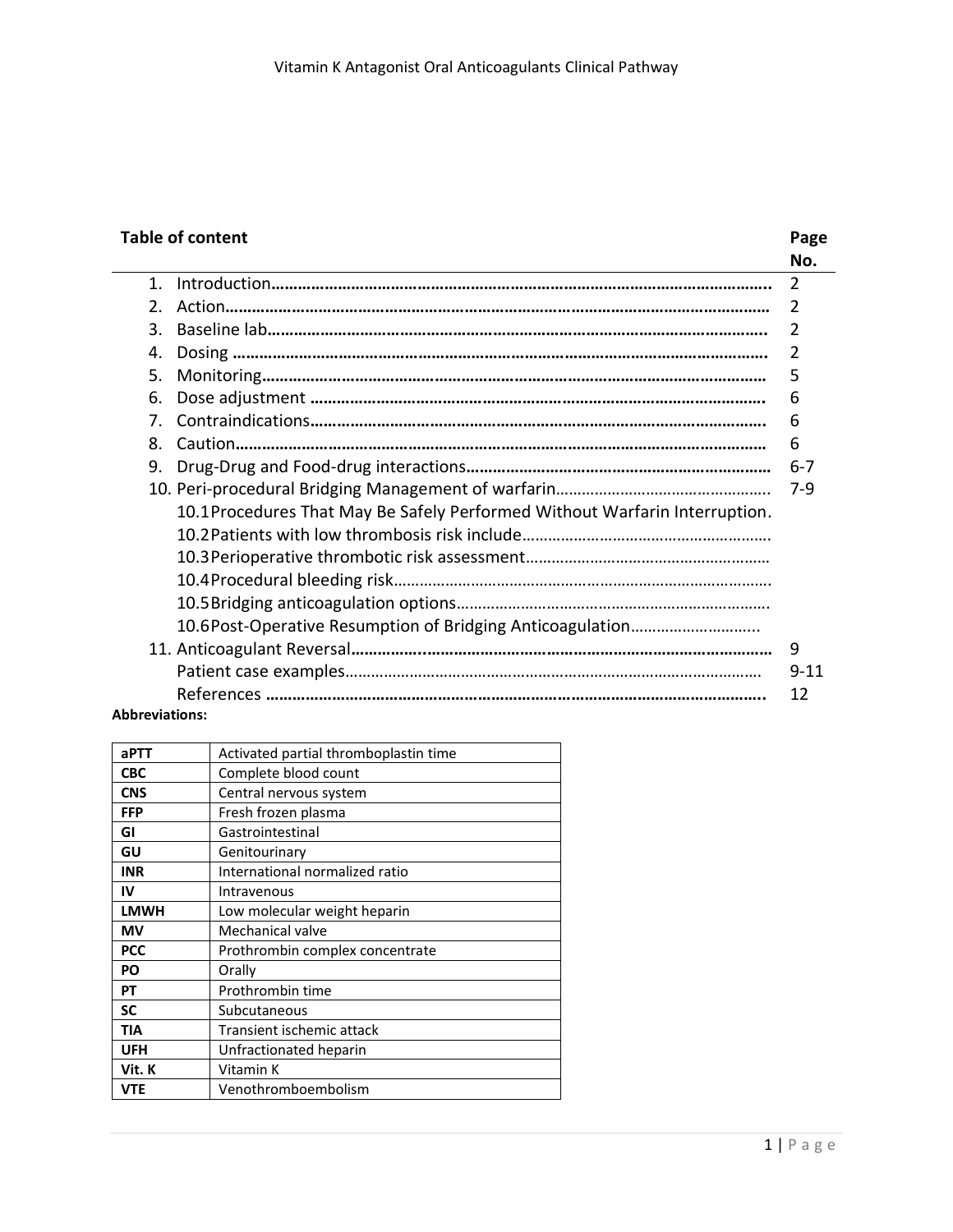### **Anticoagulation Pathway Guide to medication Use**

*Disclaimer: The following recommendations should be used as a clinical guidance and does not override the clinical judgment of healthcare professionals. The provided recommendations were made based on the best available evidence and are subject to change.*

#### **Warfarin**

- **1. Introduction**
	- **Pharmacologic Category:** Anticoagulant, Vitamin K Antagonist
	- **Targeted Audience:** Physicians in primary, secondary and tertiary hospitals, clinical pharmacists, and nurses

#### **2. Action**

 $\circ$  Inhibits hepatic synthesis of coagulation factors II (half-life 42 to 72 hours), VII (half-life 4 to 6 hours), IX, and X (half-life 27 to 48 hours), as well as proteins C and S, which requires the presence of vitamin K.

#### **3. Baseline lab**

o International Normalized Ratio (INR), Complete Blood Count (CBC)

#### **4. Dosing (Table 1&2)**

**Infants and Children (Oral):** Loading dose: 0.2 mg/kg; maximum: 10 mg; then adjust dose according to results of INR; usual dose: 0.05-0.34 mg/kg/day. Infants <12 months of age may require doses; mean dose of 0.33 mg/kg/day; consistent anticoagulation may be difficult to maintain in children <5 years of age.

**Adults (Oral):** Initial: 5 mg once daily for most patients. A lower or higher starting dose may be used depending upon patient-specific factors (see example warfarin initiation nomogram below).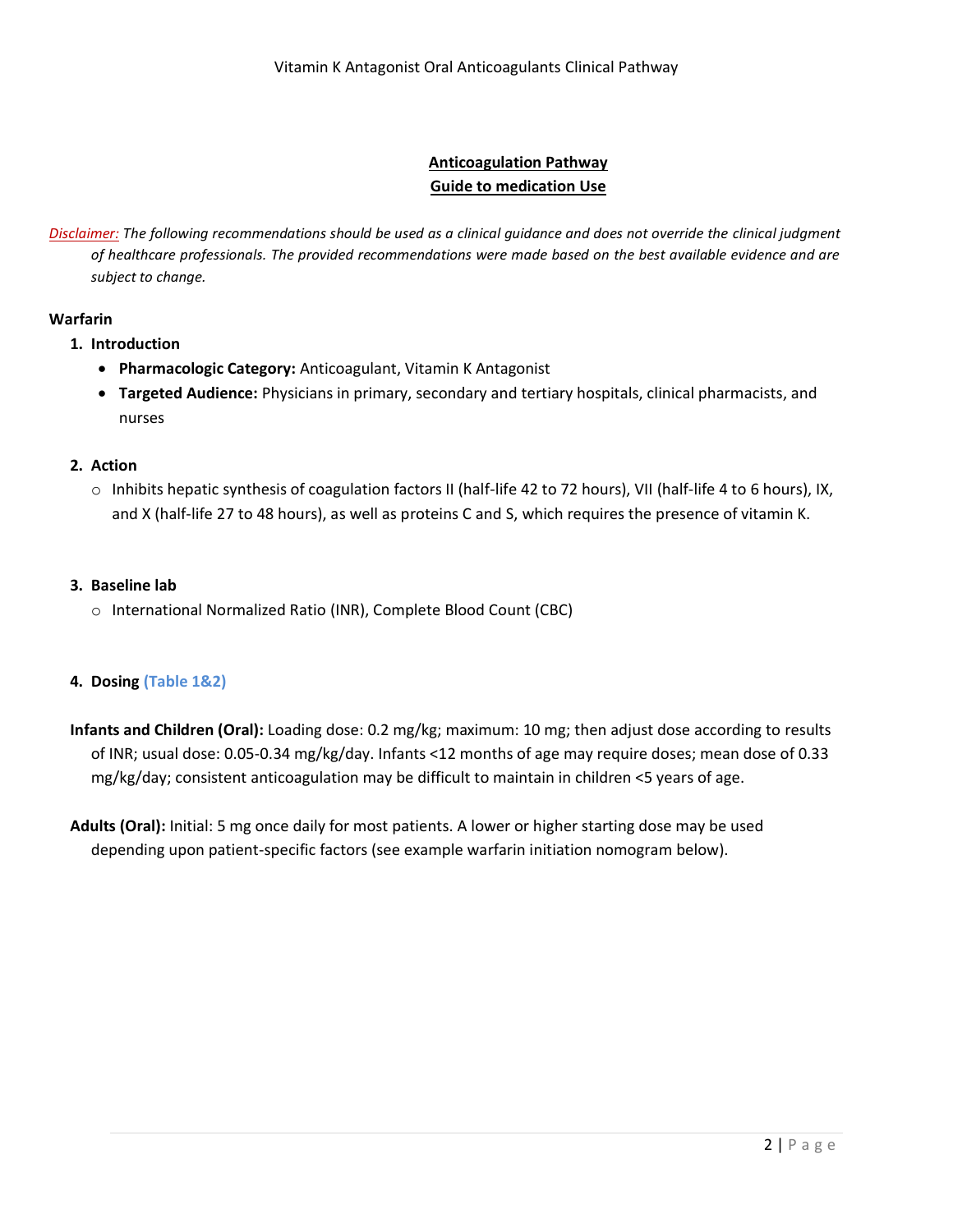#### **Table 1: Adult Target INR Ranges Based Upon Indication**

*Warfarin is widely used for several off-labeled indications that are not listed below. This might be supported by weak evidence. Please check your institutional policy and procedures for its use for unapproved/off-labeled indications.*

| <b>Indication</b>                                                                                                                                                                                                                                                                                                                                                                                                                                                                                                                                           | <b>Targeted</b><br><b>INR</b> range | <b>Treatment duration</b>                           |
|-------------------------------------------------------------------------------------------------------------------------------------------------------------------------------------------------------------------------------------------------------------------------------------------------------------------------------------------------------------------------------------------------------------------------------------------------------------------------------------------------------------------------------------------------------------|-------------------------------------|-----------------------------------------------------|
| Cardiac                                                                                                                                                                                                                                                                                                                                                                                                                                                                                                                                                     |                                     |                                                     |
| Myocardial infarction with left ventricular thrombus or high risk for left ventricular thrombus (eg,<br>ejection fraction <40% and severe anteroapical wall motion abnormality on imaging 48 hours after<br>reperfusion) (ACCF/AHA [O'Gara 2013]; ACCP [Vandvik 2012]). Note: Antiplatelet selection and<br>duration of therapy for treatment of myocardial infarction may vary when used in combination with<br>anticoagulation; consider risks of bleeding and thrombotic events when choosing antithrombotic<br>therapy (ACCP [Vandvik 2012]; Lip 2019). | $2$ to $3$                          | 3 months after myocardial<br>infarction (suggested) |
| Atrial fibrillation or atrial flutter (AHA/ACC/HRS [January 2014, January 2019]). Note: For eligible<br>patients with nonvalvular atrial fibrillation, a direct oral anticoagulant is recommended over warfarin<br>(AHA/ACC/HRS [January 2014, January 2019]).                                                                                                                                                                                                                                                                                              | $2$ to $3$                          | Indefinite                                          |
| Uebuden - Netai Fenweekenisel uebre espirin ja espekinstien with werferin is resemperated indefinitely feaby in petistate of low righted blackhading                                                                                                                                                                                                                                                                                                                                                                                                        |                                     |                                                     |

**Valvular – Note: For mechanical valves, aspirin in combination with warfarin is recommended indefinitely (only in patients of low risk of bleeding). For surgically placed bioprosthetic valves, aspirin therapy is recommended indefinitely and concurrent warfarin is suggested for the first 3 to 6 months. When choosing antithrombotic therapy, additional risk factors for thromboembolism (eg, atrial fibrillation, previous thromboembolism, left ventricular systolic dysfunction, hypercoagulable conditions) should be considered. The goal INR is generally the central value in the indicated acceptable range, especially for patients with a mechanical valve (AHA/ACC [Nishimura 2014, Nishimura 2017]).**

| On-X mechanical bileaflet aortic valve with no additional risk factors for thromboembolism (AHA/ACC<br>[Nishimura 2017]; Puskas 2014)                                                                                      | $1$ to $3$<br>months:<br>$2$ to $3$<br>Month 4<br>and after<br>(if aspirin<br>used):<br>$1.5$ to $2$ | Indefinite    |
|----------------------------------------------------------------------------------------------------------------------------------------------------------------------------------------------------------------------------|------------------------------------------------------------------------------------------------------|---------------|
| Mechanical bileaflet aortic valve (other than On-X) or current-generation single-tilting disc aortic<br>valve with no additional risk factors for thromboembolism (AHA/ACC [Nishimura 2014, Nishimura<br>2017])            | $2$ to $3$                                                                                           | Indefinite    |
| Mechanical aortic valve with additional risk factors for thromboembolism or an older-generation<br>mechanical aortic valve or mechanical mitral valve (including On-X valve) (AHA/ACC [Nishimura 2014,<br>Nishimura 2017]) | 2.5 to 3.5                                                                                           | Indefinite    |
| Surgically placed bioprosthetic aortic or mitral valve at low risk of bleeding (AHA/ACC [Nishimura<br>2014, Nishimura 2017])                                                                                               | $2$ to $3$                                                                                           | 3 to 6 months |
| Rheumatic mitral stenosis with atrial fibrillation, previous systemic embolism, or left atrial thrombus<br>(AHA/ACC [Nishimura 2014])                                                                                      | $2$ to $3$                                                                                           | Indefinite    |

**Acute venous thromboembolism treatment – Note: For eligible patients, a direct oral anticoagulant is recommended over warfarin. When warfarin is selected for long-term treatment, a parenteral anticoagulant must be used initially as a bridge until INR measurements are therapeutic and stable. Start warfarin on the first or second day of parenteral anticoagulation and overlap until INR is ≥2 for at least 2 days. Duration of overlap is usually 4 to 5 days (ACCP [Ageno 2012]). The optimal duration of warfarin therapy is dependent on several factors, such as presence of provoking events,**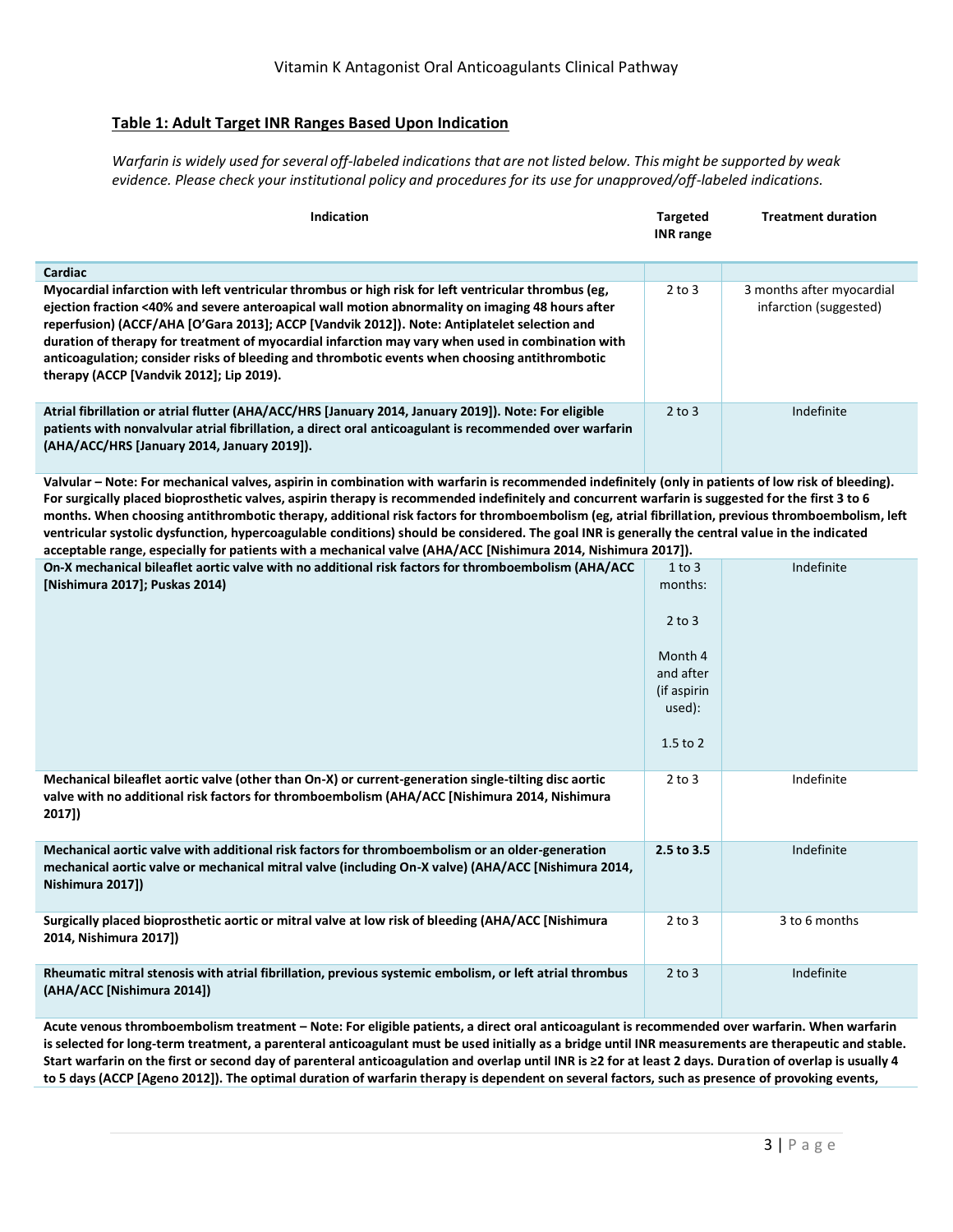| Venous thromboembolism, provoked (ACCP [Kearon 2012, Kearon 2016])                                                                                                                                                                                                                                                                                                                                                                                                                                                                                                                                                                                                                                                                           | $2$ to $3$ | Minimum of 3 months                                                                                            |
|----------------------------------------------------------------------------------------------------------------------------------------------------------------------------------------------------------------------------------------------------------------------------------------------------------------------------------------------------------------------------------------------------------------------------------------------------------------------------------------------------------------------------------------------------------------------------------------------------------------------------------------------------------------------------------------------------------------------------------------------|------------|----------------------------------------------------------------------------------------------------------------|
| Venous thromboembolism, unprovoked (ACCP [Kearon 2012, Kearon 2016]; ISTH [Baglin 2012])                                                                                                                                                                                                                                                                                                                                                                                                                                                                                                                                                                                                                                                     | $2$ to $3$ | Minimum of 3 months and up<br>to indefinite                                                                    |
| Thromboprophylaxis                                                                                                                                                                                                                                                                                                                                                                                                                                                                                                                                                                                                                                                                                                                           |            |                                                                                                                |
| Idiopathic or inherited pulmonary artery hypertension (ACCF/AHA [McLaughlin 2009]; ACCP [Klinger<br>2019]; ESC/ERS [Galiè 2016]; Olsson 2014) – Note: Anticoagulation should be considered on an<br>individual basis for patients with idiopathic or inherited pulmonary arterial hypertension after<br>considering risks and benefits. Avoid anticoagulation in patients with scleroderma-associated<br>pulmonary arterial hypertension (Hopkins 2019; Khan 2018; Olsson 2014).                                                                                                                                                                                                                                                             | 1.5 to 2.5 | Indefinite                                                                                                     |
| Chronic thromboembolic pulmonary arterial hypertension (ACCF/AHA [McLaughlin 2009]; ESC/ERS<br>[Galiè 2016])                                                                                                                                                                                                                                                                                                                                                                                                                                                                                                                                                                                                                                 | $2$ to $3$ | Indefinite                                                                                                     |
| Antiphospholipid syndrome (ACCP [Holbrook 2012]; Erkan 2019) – Note: Antiphospholipid syndrome<br>is an autoimmune syndrome characterized by venous or arterial thrombosis and/or pregnancy loss in<br>the presence of persistent antiphospholipid antibodies. Patients with antiphospholipid antibodies<br>alone, without a history of thromboembolism, should not receive anticoagulation unless another<br>indication exists. The PT/INR may be prolonged at baseline, in the absence of anticoagulation, in a<br>small percentage of patients due to the presence of antiphospholipid antibodies. This should not be<br>considered a therapeutic effect. An alternative method for monitoring warfarin may be necessary<br>(Erkan 2019). | $2$ to $3$ | Indefinite                                                                                                     |
| Total hip arthroplasty or hip fracture surgery - Note: May be used as an alternative to low-molecular-<br>weight heparin or low-dose SubQ heparin (ACCP [Falck-Ytter 2012]).                                                                                                                                                                                                                                                                                                                                                                                                                                                                                                                                                                 | $2$ to $3$ | Minimum of 10 to 14 days and<br>up to 35 days                                                                  |
| Total knee arthroplasty - Note: May be used as an alternative to low-molecular-weight heparin or<br>low-dose SubQ heparin (ACCP [Falck-Ytter 2012]).                                                                                                                                                                                                                                                                                                                                                                                                                                                                                                                                                                                         | $2$ to $3$ | Typically, 10 to 14 days, but<br>consider up to 35 days if there<br>are multiple or persistent risk<br>factors |

**patient risk factors for recurrence or bleeding, and patient preferences. If indefinite treatment is suggested, reassess need for anticoagulation at periodic intervals (ACCP [Kearon 2012, Kearon 2016]).**

**Heparin-induced thrombocytopenia – Note: If a patient is taking warfarin at the time of diagnosis, it should be discontinued, and vitamin K should be administered to reverse its effect. Initial therapy should be with a parenteral non-heparin anticoagulant. Warfarin may be initiated after the patient has been stably anticoagulated with a parenteral non-heparin anticoagulant and the platelet count has recovered (eg, ≥150 × 109/L or at the patient's baseline). Starting dose should be ≤5 mg once daily. Overlap the parenteral non-heparin anticoagulant with warfarin for ≥5 days and until INR is therapeutic. Some non-heparin anticoagulants may elevate INR, complicating interpretation. Recheck INR after effects of the non-heparin anticoagulant have worn off to ensure INR remains therapeutic (ACCP [Linkins 2012]; ASH [Cuker 2018]).**

| Heparin-induced thrombocytopenia without thrombosis (ACCP [Linkins 2012]; ASH [Cuker 2018]) | $2$ to $3$ | 4 weeks to 3 months (ACCP<br>[Linkins 2012]). Some experts<br>allow for discontinuation of<br>anticoagulation after platelet<br>count recovery, potentially<br>resulting in a shorter duration<br>(ASH [Cuker 2018]). |
|---------------------------------------------------------------------------------------------|------------|-----------------------------------------------------------------------------------------------------------------------------------------------------------------------------------------------------------------------|
| Heparin-induced thrombocytopenia with thrombosis (ACCP [Linkins 2012]; ASH [Cuker 2018])    | $2$ to $3$ | Optimal duration not well<br>established. Typically, 3 to 6<br>months (ACCP [Linkins 2012];<br>ASH [Cuker 2018]).                                                                                                     |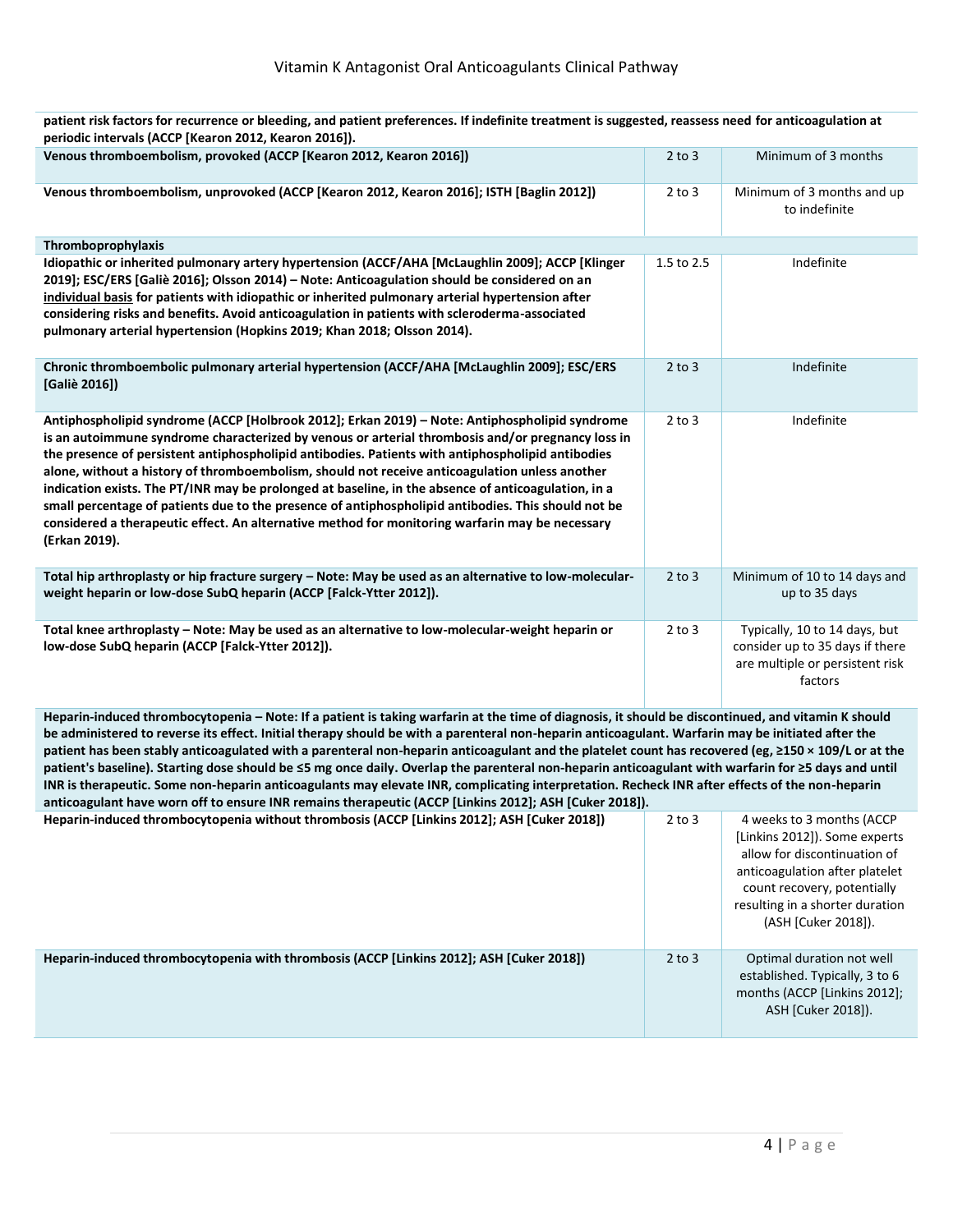#### **Table 2: Example Warfarin Initiation Nomogram Targeting an INR Range of 2 to 3 (for Outpatients or Clinically Stable Inpatients) <sup>a</sup>**

| <b>INR</b>                     | Standard dosing for patients who are not expected to<br>be sensitive to warfarin b | Reduced dosing for patients<br>expected to be more sensitive to<br>warfarin c |  |  |
|--------------------------------|------------------------------------------------------------------------------------|-------------------------------------------------------------------------------|--|--|
|                                | 5 mg daily for 3 days d                                                            | 2.5 mg daily for 3 days                                                       |  |  |
| Check INR the morning of day 4 |                                                                                    |                                                                               |  |  |
| < 1.5                          | 7.5 to 10 mg daily for 2 to 3 days                                                 | 5 to 7.5 mg daily for 2 to 3 days                                             |  |  |
| 1.5 to 1.9                     | 5 mg daily for 2 to 3 days                                                         | 2.5 mg daily for 2 to 3 days                                                  |  |  |
| 2 to 3                         | 2.5 mg daily for 2 to 3 days                                                       | 1.25 mg daily for 2 to 3 days                                                 |  |  |
| $3.1$ to 4                     | 1.25 mg daily for 2 to 3 days                                                      | 0.5 mg daily for 2 to 3 days                                                  |  |  |
| >4                             | Hold until $INR < 3$                                                               | Hold until INR <3                                                             |  |  |

**<sup>a</sup>Dosing nomograms offer a reasonable starting point for estimating an initial warfarin dose and subsequent adjustments but should not serve as a substitute for clinical judgment. If the patient received warfarin previously, history of prior dose requirement is useful for guiding re-initiation of therapy.**

**<sup>b</sup>Patients who are generally started using "standard dosing" include otherwise healthy adults who are not receiving interacting medications.**

**<sup>c</sup>Patients expected to be more sensitive to warfarin include adults who are frail, elderly, or undernourished; have liver disease, kidney disease, heart failure, or acute illness; or are receiving a medication known to decrease warfarin metabolism. <sup>d</sup>Some experts suggest starting select younger, otherwise healthy patients at 7.5 or 10 mg for the first 2 days (ACCP [Holbrook 2012]). A higher initial dose may also be appropriate in a patient who was previously treated with warfarin and required high doses or is receiving a medication that increases warfarin metabolism. However, this nomogram has not been validated for starting doses >5 mg/day.**

#### **5. Monitoring (Pathway 1&2)**

#### **Example Frequency of Monitoring by Clinical Setting (Adapted From Wittkowsky 2018)a**

| Initiation of therapy                                                                     | <b>Frequency of monitoring INR</b>                                         |  |  |
|-------------------------------------------------------------------------------------------|----------------------------------------------------------------------------|--|--|
| Inpatient initiation                                                                      | Daily                                                                      |  |  |
| After hospital discharge                                                                  | If stable, within 3 to 5 days. If unstable, within 1 to 3 days             |  |  |
| Outpatient flexible initiation                                                            | Daily through day 4, then within 3 to 5 days                               |  |  |
| Outpatient average daily dosing method                                                    | Every 3 to 5 days until INR reaches lower limit of therapeutic range, then |  |  |
|                                                                                           | within 1 week                                                              |  |  |
| First month of therapy                                                                    | At least weekly                                                            |  |  |
| <b>Maintenance therapy</b>                                                                | <b>Frequency of monitoring</b>                                             |  |  |
| Medically stable inpatients                                                               | Every 1 to 3 days                                                          |  |  |
| Medically unstable inpatients                                                             | Daily                                                                      |  |  |
| After hospital discharge                                                                  | If stable, within 3 to 5 days. If unstable, within 1 to 3 days             |  |  |
| Routine follow-up in medically stable and reliable<br>patients                            | Every 4 to 12 weeks                                                        |  |  |
| Routine follow-up in medically unstable or<br>unreliable patients                         | Every 1 to 2 weeks                                                         |  |  |
| Dose held today for significant over-<br>anticoagulation                                  | Recheck in 1 to 2 days                                                     |  |  |
| Dosage adjustment today                                                                   | Recheck within 1 to 2 weeks                                                |  |  |
| Dosage adjustment ≤2 weeks ago                                                            | Recheck within 2 to 4 weeks                                                |  |  |
| aThese example suggestions should not replace clinical judgment; more frequent monitoring |                                                                            |  |  |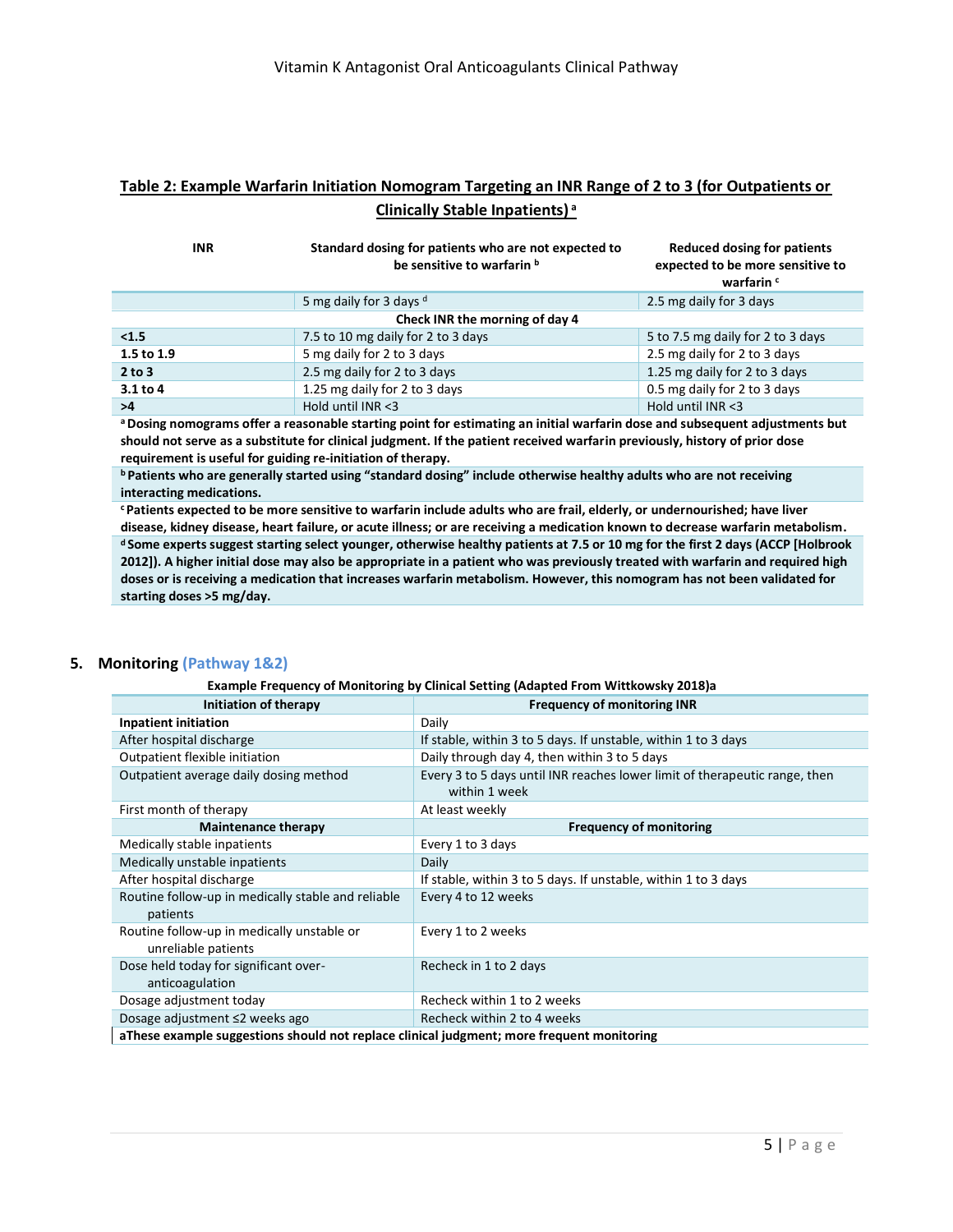#### **6. Dose adjustment**

- o **Renal impairment:** No dosage adjustment necessary. However, patients with renal impairment have an increased risk for bleeding diathesis; monitor INR closely. Hemodialysis: Not dialyzable
- o **Hepatic impairment:** There are no dosage adjustments provided in the manufacturer's labeling. However, the response to oral anticoagulants may be markedly enhanced in obstructive jaundice, hepatitis, and cirrhosis. INR should be closely monitored.

#### **7. Contraindications**

o Hypersensitivity to warfarin or any component of the formulation; hemorrhagic tendencies (eg, active GI ulceration, patients bleeding from the GI, respiratory, or GU tract; cerebral aneurysm; CNS hemorrhage; dissecting aortic aneurysm; spinal puncture and other diagnostic or therapeutic procedures with potential for significant bleeding); recent or potential surgery of the eye or CNS; major regional lumbar block anesthesia or traumatic surgery resulting in large, open surfaces; blood dyscrasias; malignant hypertension; pericarditis or pericardial effusion; bacterial endocarditis; unsupervised patients with conditions associated with a high potential for noncompliance; eclampsia/preeclampsia, threatened abortion, pregnancy (except in women with mechanical heart valves at high risk for thromboembolism)

#### **8. Caution**

o Acute kidney injury, Anaphylaxis/hypersensitivity, Bleeding, Calciphylaxis, Atheroemboli/cholesterol microemboli, Bariatric surgery, Dietary insufficiency, Heparin-induced thrombocytopenia, Hepatic impairment, Infection, Renal impairment, Thyroid disease

| Interacting drug                   | <b>Effect</b>                                                  | Management                    |
|------------------------------------|----------------------------------------------------------------|-------------------------------|
| <b>Allopurinol</b>                 | May enhance the anticoagulant effect of Vitamin K Antagonists  | Consider therapy modification |
| Amiodarone                         | May enhance the anticoagulant effect of Vitamin K Antagonists  | Consider therapy modification |
| Androgens                          | May enhance the anticoagulant effect of Vitamin K Antagonists  | Consider therapy modification |
| <b>Barbiturates</b>                | May increase the metabolism of Vitamin K Antagonists           | Consider therapy modification |
| <b>CarBAMazepine</b>               | May decrease the serum concentration of Vitamin K Antagonists  | Consider therapy modification |
| <b>Cimetidine</b>                  | May enhance the anticoagulant effect of Vitamin K Antagonists  | Consider therapy modification |
| Clopidogrel                        | May enhance the anticoagulant effect of Warfarin               | Consider therapy modification |
| <b>Estrogen Derivatives</b>        | May diminish the anticoagulant effect of Anticoagulants        | Consider therapy modification |
| <b>Fenofibrate and Derivatives</b> | May enhance the anticoagulant effect of Warfarin               | Consider therapy modification |
| <b>Fluconazole</b>                 | May increase the serum concentration of Vitamin K Antagonists  | Consider therapy modification |
| <b>Herbs</b>                       | May enhance the adverse/toxic effect of Anticoagulants         | Consider therapy modification |
| (Anticoagulant/Antiplatelet        |                                                                |                               |
| Properties) (eg, Alfalfa, Anise,   |                                                                |                               |
| Bilberry)                          |                                                                |                               |
| <b>MetroNIDAZOLE</b>               | May increase the serum concentration of Vitamin K Antagonists  | Consider therapy modification |
| <b>MiFEPRIStone</b>                | May enhance the adverse/toxic effect of Anticoagulants         | Avoid combination             |
| <b>Nonsteroidal Anti-</b>          | May enhance the anticoagulant effect of Vitamin K Antagonists  | Consider therapy modification |
| <b>Inflammatory Agents</b>         |                                                                |                               |
| (Nonselective)                     |                                                                |                               |
| Phenytoin                          | May enhance the anticoagulant effect of Vitamin K Antagonists  | Consider therapy modification |
| Posaconazole                       | May diminish the anticoagulant effect of Vitamin K Antagonists | Monitor therapy               |
| <b>Tamoxifen</b>                   | May increase the serum concentration of Vitamin K Antagonists  | Avoid combination             |
| <b>Thrombolytic Agents</b>         | May enhance the anticoagulant effect of Anticoagulants         | Monitor therapy               |

#### **9. Drug-Drug and Food-drug interactions (most common /serious) Table 3:**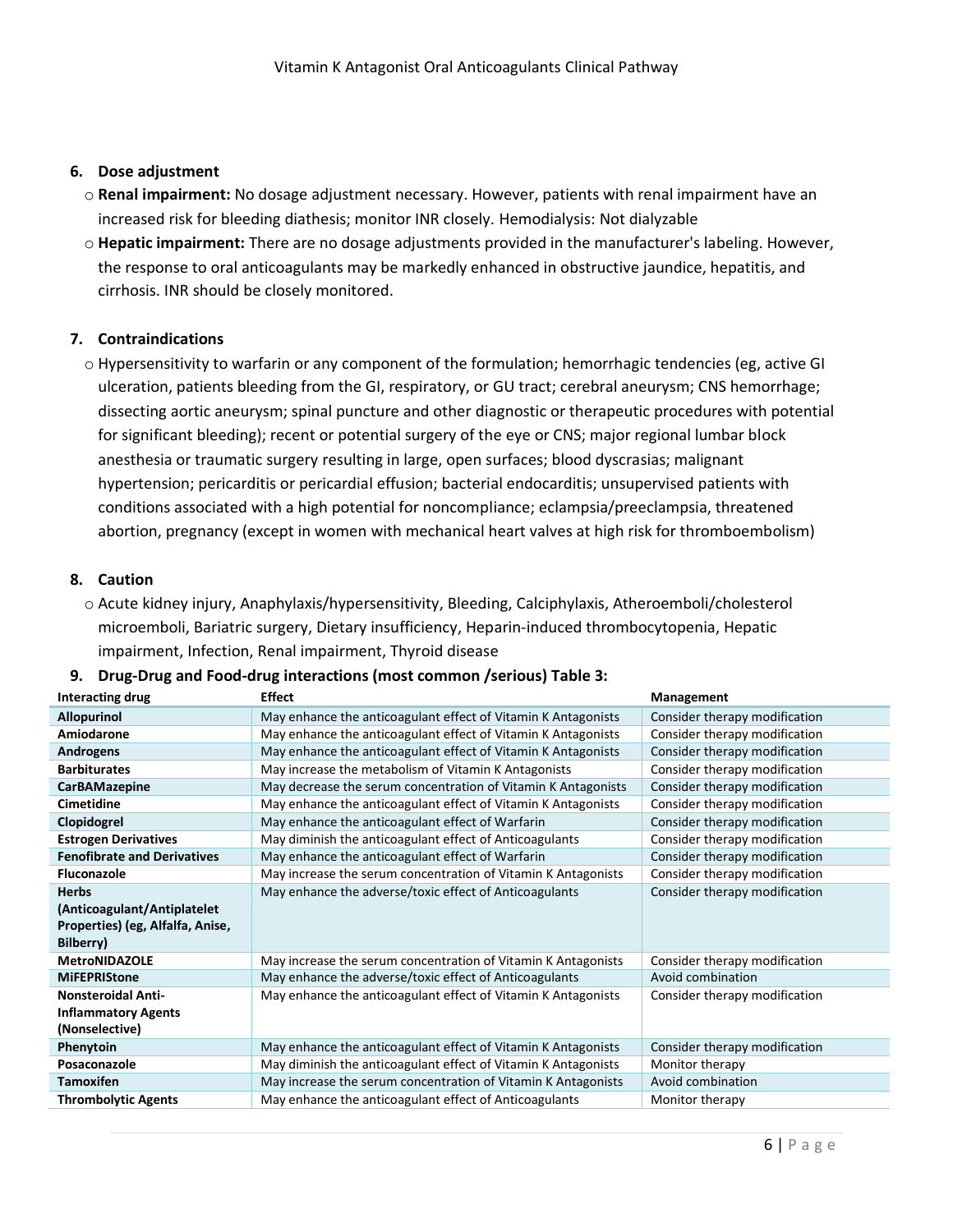| <b>Urokinase</b> | May enhance the anticoagulant effect of Anticoagulants | Avoid combination |
|------------------|--------------------------------------------------------|-------------------|
| Vorapaxar        | May enhance the adverse/toxic effect of Anticoagulants | Avoid combination |

| Food                               | Effect                                                                  | <b>Management</b>                                 |
|------------------------------------|-------------------------------------------------------------------------|---------------------------------------------------|
| foods rich in vitamin K            | The anticoagulant effects of warfarin may be decreased                  | Maintain a consistent diet; consult               |
| <b>Vitamin E</b>                   | May increase warfarin effect                                            | prescriber before making changes in               |
| Cranberry juice                    | May increase warfarin effect                                            | diet. Take warfarin at the same time<br>each day  |
| Ethanol<br>Acute ethanol ingestion | Decreases metabolism of PO anticoagulants & increases PT/INR            | Limit alcohol consumption; monitor INR<br>closely |
| Chronic daily ethanol use          | Increases the metabolism of oral anticoagulants and decreases<br>PT/INR |                                                   |

#### **10. Peri-procedural Bridging Management of warfarin (Pathway 3)**

Bridging anticoagulation refers to giving a short-acting anticoagulant given parenterally around the time of the surgery/procedure, when warfarin is interrupted and its anticoagulant effect is outside a therapeutic range. The aim of bridging is minimizing the risk for thromboembolism.

#### **10.1 Procedures That May Be Safely Performed Without Warfarin Interruption:**

- Simple Dental extraction
- Bone marrow biopsy
- Endoscopy (±mucosal biopsy)
- Cataract surgery
- Pacemaker placement
- Venography
- Minor dermatologic surgery
- Joint aspiration

#### **10.2 Patients with low thrombosis risk include:**

- Aortic bileaflet MV in sinus rhythm and no previous thromboembolism
- AF without previous thromboembolism, intracardiac thrombus, and CHADS2 score ≤2
- VTE ≥3 month previously without active cancer

#### **10.3 Perioperative thrombotic risk assessment (Table4):**

- A higher thromboembolic risk increases the importance of minimizing the interval without anticoagulation.
- For patients with >1 condition that predisposes to thromboembolism, the condition with the highest thromboembolic risk takes precedence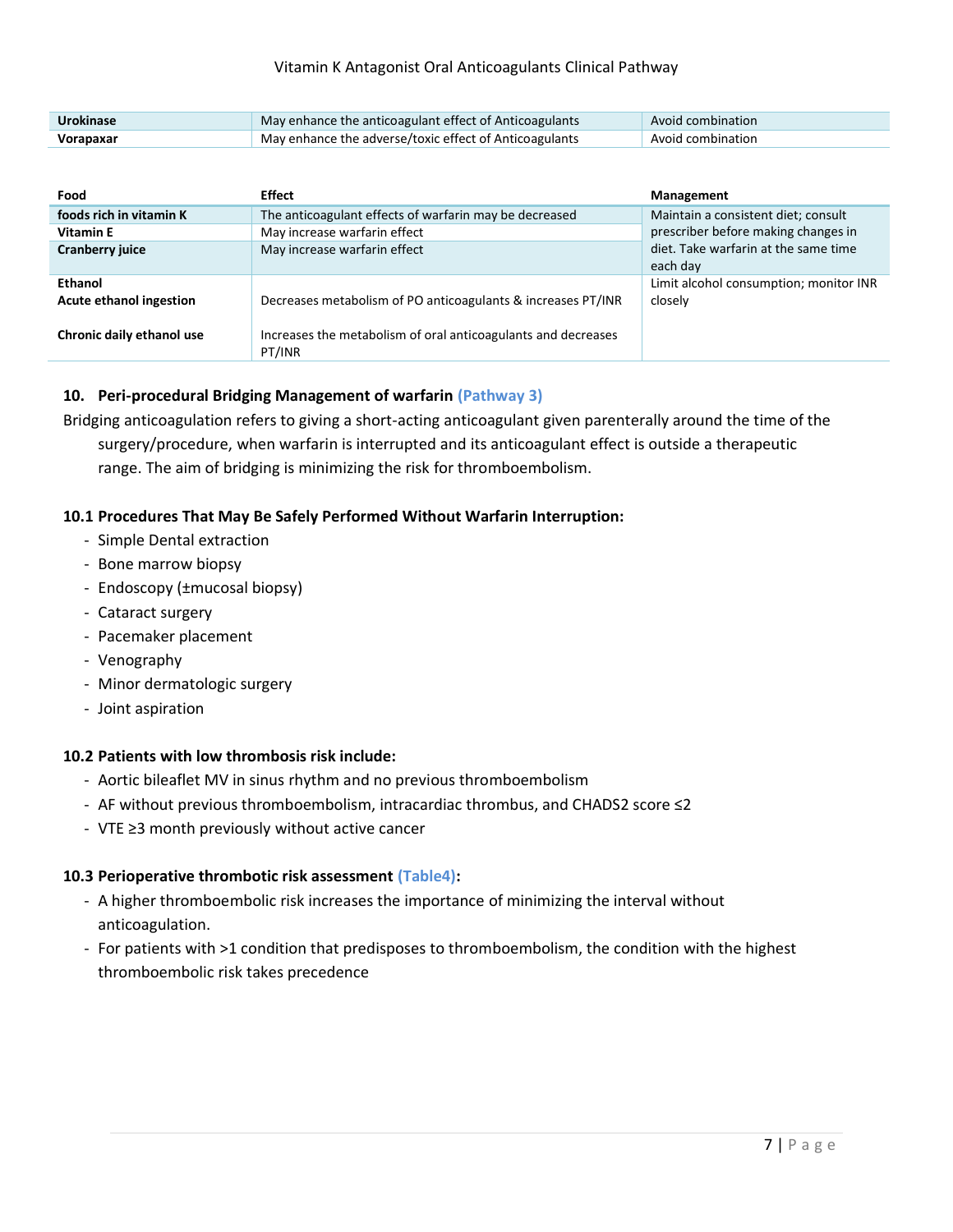#### **Table 4 perioperative thromboembolic risk assessment and management:**

| <b>VTE Risk</b>                                                                                                          | <b>Patient stratification</b>                                                                    | <b>Bridging recommendation</b> |  |
|--------------------------------------------------------------------------------------------------------------------------|--------------------------------------------------------------------------------------------------|--------------------------------|--|
| Low VTE risk                                                                                                             | - Chronic atrial fibrillation (valvular or non-valvular) and no major stroke risk factors        | No bridging anticoagulation    |  |
|                                                                                                                          | -Prior venous thromboembolism over 12 months ago                                                 | suggested                      |  |
| <b>Intermediate VTE</b>                                                                                                  | -Newer generation (bileaflet) mechanical aortic valve                                            | Bridging anticoagulation       |  |
| risk                                                                                                                     | -Bioprosthetic aortic valve                                                                      | optional and based on          |  |
|                                                                                                                          | -Chronic atrial fibrillation (valvular or nonvalvular) and at least 1 major stroke risk factor:  | individual patient             |  |
|                                                                                                                          | Prior stroke/TIA, left ventricular dysfunction, hypertension, diabetes, or age >75 years         | Characteristics                |  |
|                                                                                                                          | -Prior venous thromboembolism within last 3-12 months                                            |                                |  |
| High VTE risk                                                                                                            | -Any mechanical prosthetic mitral valve                                                          | Bridging anticoagulation       |  |
|                                                                                                                          | -Older generation (cage-ball, tilting disc) mechanical aortic valve                              | suggested                      |  |
|                                                                                                                          | -Recent (within 3 months) arterial thromboembolism (stroke, systemic embolism,                   |                                |  |
|                                                                                                                          | -Transient ischemic attack [TIA])                                                                |                                |  |
|                                                                                                                          | -Recent (within 3 months) venous thromboembolism (deep vein thrombosis, pulmonary embolism) +    |                                |  |
|                                                                                                                          | -Prior arterial or venous thromboembolism during interruption of warfarin                        |                                |  |
|                                                                                                                          | -Severe thrombophilia (e.g. Deficiency of protein c, protein s or antithrombin, antiphospholipid |                                |  |
|                                                                                                                          | antibodies)                                                                                      |                                |  |
| †Consider a temporary inferior vena cava filter to be inserted after warfarin interruption and prior to surgery for      |                                                                                                  |                                |  |
| patients in whom surgery is planned within 1 month of thromboembolic episode; it can be left in situ for 1-2 weeks until |                                                                                                  |                                |  |
|                                                                                                                          | therapeutic anticoagulation is re-established.                                                   |                                |  |

#### **10.4 Procedural bleeding risk (Table 5):**

-The risk of bleeding is dominated by the type of surgery or invasive procedure. Patient comorbidities (eg,

older age, decreased renal function) and medications that affect hemostasis.

#### **Table 5 Procedural bleeding risk stratification**

| Procedural bleeding risk                         |                                                                                                                                                                                                                                                                                                                                                                                                                                                                                                                                                                                                                                             |
|--------------------------------------------------|---------------------------------------------------------------------------------------------------------------------------------------------------------------------------------------------------------------------------------------------------------------------------------------------------------------------------------------------------------------------------------------------------------------------------------------------------------------------------------------------------------------------------------------------------------------------------------------------------------------------------------------------|
| Very Low-risk (warfarin interruption not needed) | - Simple dental extractions (1 or 2 teeth) or teeth cleaning<br>- Skin biopsy or skin cancer removal<br>- Cataract removal                                                                                                                                                                                                                                                                                                                                                                                                                                                                                                                  |
| Low-risk                                         | - Laparoscopic cholecystectomy<br>- Laparoscopic inguinal hernia repair<br>- Dental procedures<br>- Dermatologic procedures<br>- Ophthalmologic procedures<br>- Coronary angiography<br>- Gastroscopy or colonoscopy<br>- Selected invasive procedures (bone marrow aspirate and biopsy, lymph node biopsy,<br>thoracentesis, paracentesis, arthrocentesis)                                                                                                                                                                                                                                                                                 |
| <b>Intermediate-Risk</b>                         | - Other intra-abdominal surgery<br>- Other intrathoracic surgery<br>- Other orthopedic surgery<br>- Other vascular surgery                                                                                                                                                                                                                                                                                                                                                                                                                                                                                                                  |
| <b>High-Risk</b>                                 | - Neurosurgery (intracranial or spinal surgery)<br>- Cardiac surgery (coronary artery bypass or heart valve replacement)<br>- Major vascular surgery (abdominal aortic aneurysm repair, aortofemoral bypass)<br>- Major urologic surgery (prostatectomy, bladder tumor resection)<br>- Major lower limb orthopedic surgery (hip/knee joint replacement surgery)<br>- Lung resection surgery<br>- Intestinal anastomosis surgery<br>- Permanent pacemaker insertion or internal defibrillator placement<br>- Selected invasive procedures (kidney biopsy, prostate biopsy, cervical cone biopsy,<br>pericardiocentesis, colonic polypectomy) |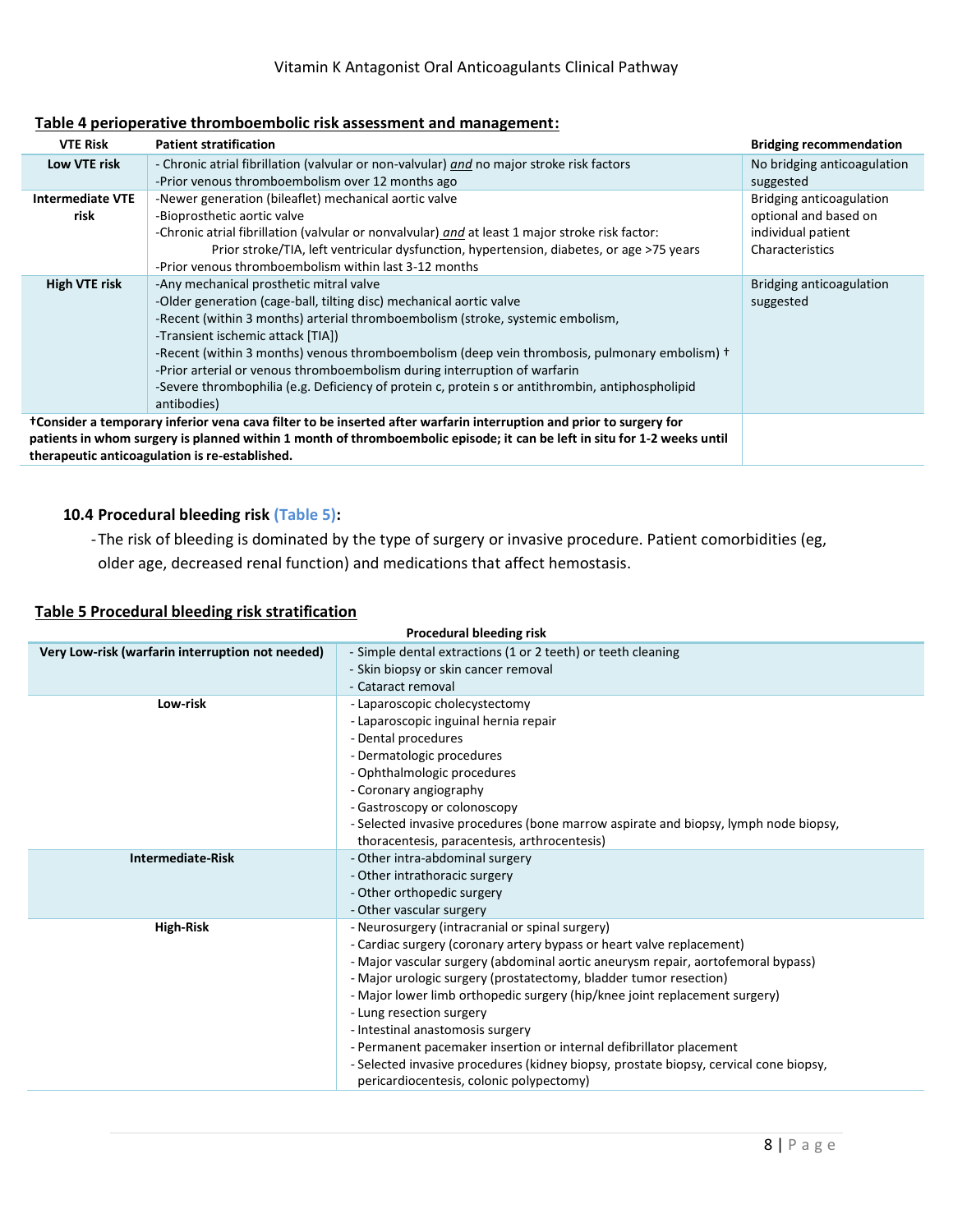#### **10.5 Bridging anticoagulation options are as follows:**

- a) **In normal renal function:** Subcutaneous (SC) therapeutic-dose LMWH: enoxaparin 1 mg/kg twice daily or 1.5 mg/kg once daily; dalteparin 100 IU/kg twice daily or 200 IU/kg once daily; or tinzaparin 175 IU/kg once daily. (*dose adjustment is required in renal impairment*)
- b) Intravenous (IV) unfractionated heparin (UFH) to achieve a therapeutic activated partial thromboplastin time (aPTT) defined according to local laboratory parameters.
- c) In **high-bleeding-risk surgery/procedure**, an alternate post-operative management option is SC low-dose LMWH: enoxaparin 40 mg once daily; dalteparin 5000 IU once daily; or tinzaparin 4500 IU once daily.
- d) In **very-high-bleeding-risk surgery/procedure**, post-operative therapeutic dose LMWH bridging should be avoided; alternate options are low-dose LMWH or resuming warfarin alone.

#### **10.6 Post-Operative Resumption of Bridging Anticoagulation:**

Resumption of therapeutic doses of any anticoagulant should not occur earlier than the time periods suggested below.

#### **a)Low bleeding risk procedure:**

• Start therapeutic-dose of LMWH/UFH 12-24 hours after surgery (i.e. day after surgery)

#### **b) Moderate bleeding risk procedure:**

• Start therapeutic-dose of LMWH/UFH 24-48 hours after surgery

#### **c)High bleeding risk procedure:**

- Start therapeutic-dose of LMWH/UFH 48-72 hours after surgery
- •Alternate management: low-dose LMWH, starting 12-24 hours after surgery (i.e. Day after surgery) or resume warfarin alone with no post-operative LMWH/UFH

#### **11. Anticoagulant Reversal (Pathway 4&5):**

#### **A. General Principles of Management of Anticoagulant-Associated Bleeding HASHTI**

- 1. Hold further doses of anticoagulant
- 2. Consider Antidote
- 3. Supportive treatment
	- a. Volume resuscitation (intravenous fluids)
	- b. Hemodynamic support (inotropes, monitoring)
- 4. Local or surgical Hemostatic measures
	- a. Anti-fibrinolytic agents can be considered (aminocaproic acid, tranexamic acid)
- 5. Transfusion
	- a. Red blood cells for severe or symptomatic anemia
	- b. Platelets if thrombocytopenia (<50 x 109/L) or patient on long-acting antiplatelet agents
- 6. Investigate for bleeding source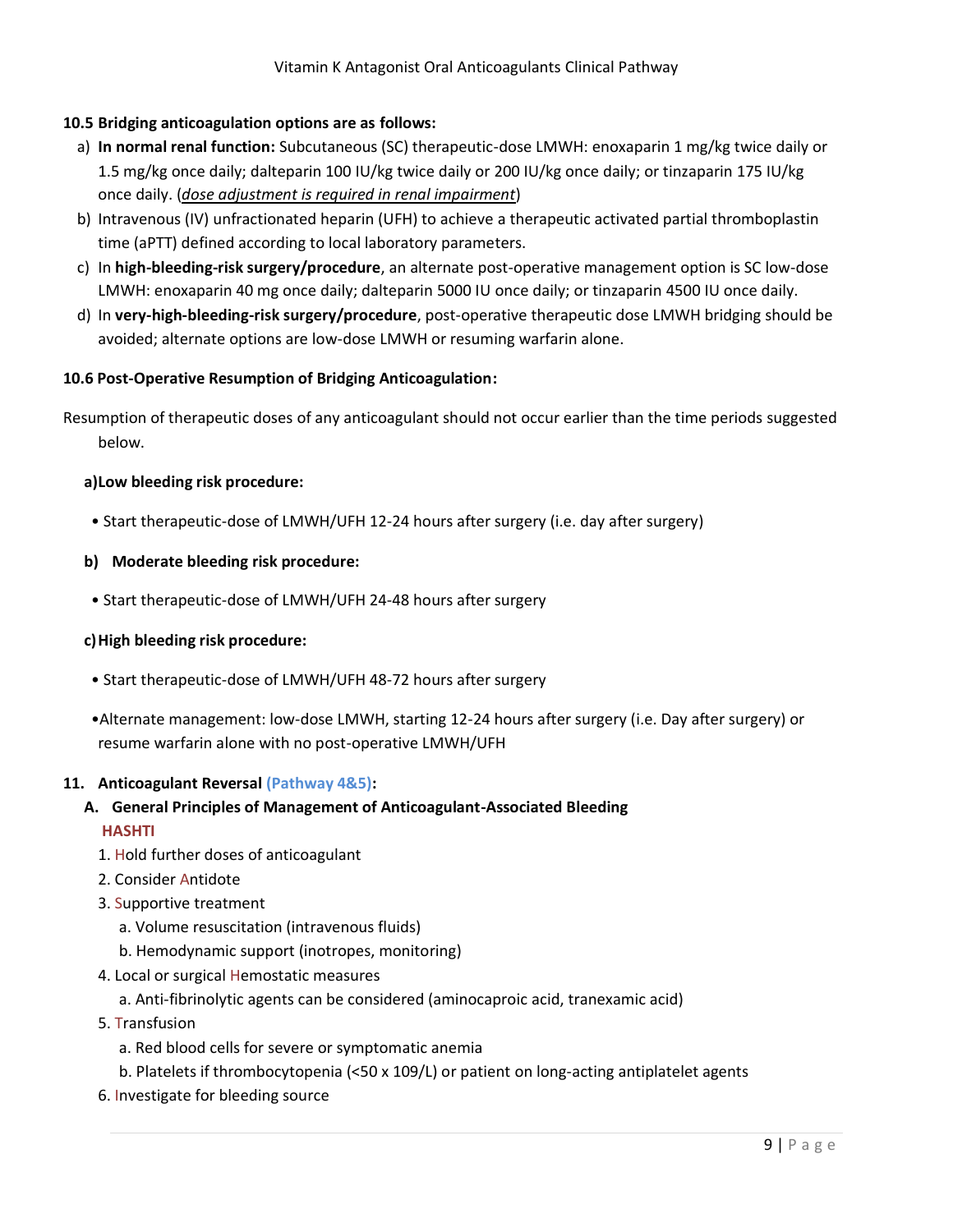#### **B. Definitions Used for Reversal Situations**

- a. Non-urgent: Reversal is elective (procedures >5 days away)
- b. Urgent (without bleeding): Reversal needed within hours
- c. Urgent (with bleeding): Immediate reversal

#### **Patient case examples:**

#### **Case 1:**

**S.M is a 45-year-old woman with a history of rheumatic fever, s/p mitral valve replacement with a St. Jude's prosthesis (mechanical) maintained on warfarin 5 mg po daily, came in to your clinic for her routine checkup. She has no history of bleeding, thrombotic, or embolic complications and all her labs are within normal limits. Her current dose of warfarin is 5 mg daily and her INRs over the past year have ranged between 2.6 and 3.7. Her INR for today is 2.2, she denied taking any new OTC meds or antibiotics, and she reassures that she's complaint with her medications. How will you adjust her warfarin? When will you repeat her INR?**

Pathway 2 Chronic Warfarin Dose Adjustment in Non-Bleeding Patients<sup>5</sup>



\* If recent mechanical heart valve within 6-8 weeks, consider bridging therapy with therapeutic dose low molecular weight heparin \*\* If INR 2.3-2.4, consider no dose change, and repeat INR in 7-14 days \*\*\* If INR 3.6-3.7, consider no dose change, and repeat INR in 7-14 days

#### **Answer:**

1- The patient has a mechanical valve which makes her target INR from 2.5-3.5

2- Since the patient has a sub-therapeutic INR the dose should be increased according to the pathway the total weekly dose should be increased by 5-10%

4- Patient is currently receiving 5 mg po daily (35 mg/week) the recommendation would be to take 5 mg po daily on week days and 6 mg on weekends (37 mg/week)

5- Repeat INR in 1-2 weeks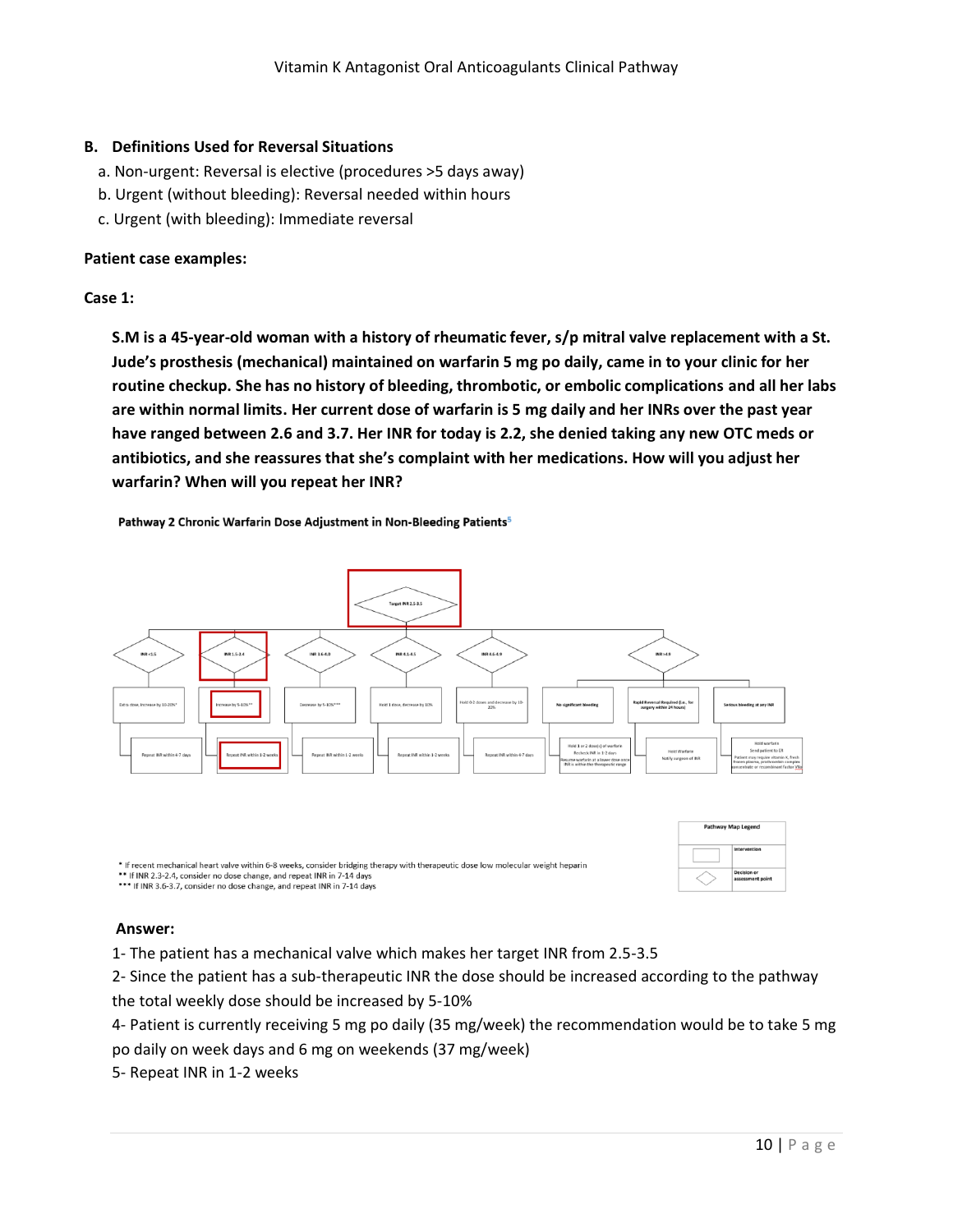#### **Case 2:**

**A 66-year-old male k/c of long standing AF on warfarin came into your clinic and informed you that he has a scheduled a knee replacement in 2 weeks and asks you when should he stop and resume his warfarin? Is bridging required for this patient?**



**All his labs are within normal limit and his INR for today is 2.7**

#### **Answer:**

1- According to the Procedural bleeding risk stratification table the patient is at high risk of bleeding since he is undergoing knee replacement

2- Patient is at low risk of VTE since he has chronic atrial fibrillation and no major stroke risk factors and no bridging anticoagulation is needed

- 3- According to the Bridging pathway #3:
	- **Day -5:** Stop warfarin (Last dose -6)
	- **Day -1:** INR testing (if INR >1.5 give Vit. K, 1.-2 mg PO)
	- **Day 0:** resume warfarin in the evening after surgery if patient is drinking fluids
	- **Day +1 to +3:** resume when patient is drinking fluid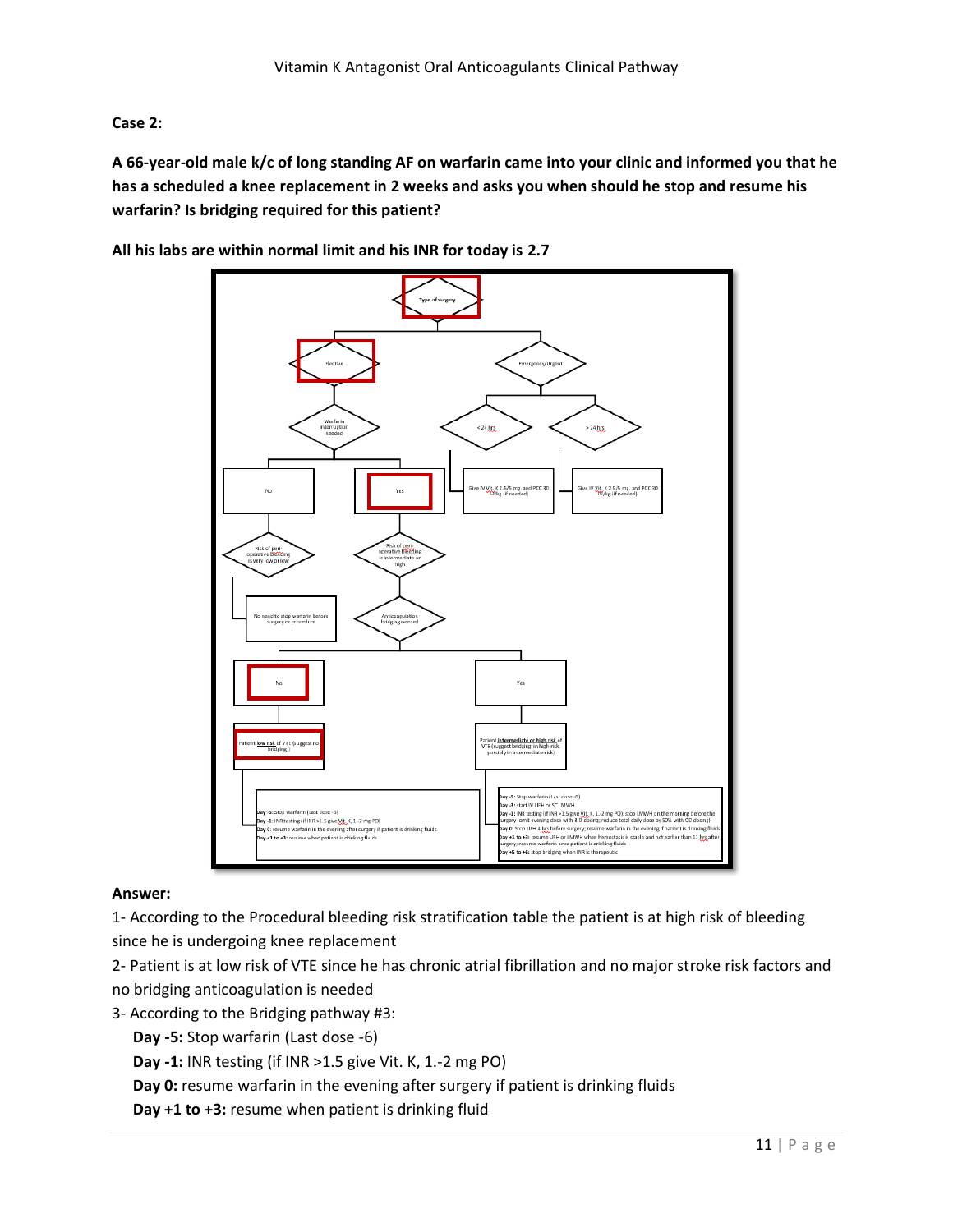#### **References:**

Baron TH, et al. Management of antithrombotic therapy in patients undergoing invasive procedures. N Engl J Med 2013;368(22):2113-2124.

Cushman M, et al. 2014 Clinical Practice Guide on Anticoagulant Dosing and Management of Anticoagulant‐Associated Bleeding Complications in Adults. American Society of Hematology, February 2014. Accessible at: http://www.hematology.org/Clinicians/Guidelines‐Quality/Quick‐ Reference.aspx

Douketis JD et al, Perioperative bridging anticoagulation in patients with atrial fibrillation. N Engl J Med 2015;373(9):823-833.

Douketis JD, et al. Perioperative management of antithrombotic therapy: Antithrombotic Therapy and Prevention of Thrombosis, 9th ed: American College of Chest Physicians Evidence-Based Clinical Practice Guidelines. Chest 2012;141(2 Suppl):e326S-350S.

Macle L et al, 2016 Focused update of the Canadian Cardiovascular Society guidelines for the management of atrial fibrillation. Can J Cardiol 2016;32(10):1-16.

Mehta SR, et a. 2018 Canadian Cardiovascular Society/Canadian Association of Interventional Cardiology focused update of the Guidelines for the Use of Antiplatelet Therapy. Can J Cardiol 2018;34:214-233.

Monagle P, et al. Antithrombotic therapy in neonates and children: Antithrombotic Therapy and Prevention of Thrombosis, 9th ed: American College of Chest Physicians Evidence-Based Clinical Practice Guidelines. Chest 2012;141(2 Suppl):e737S-801S.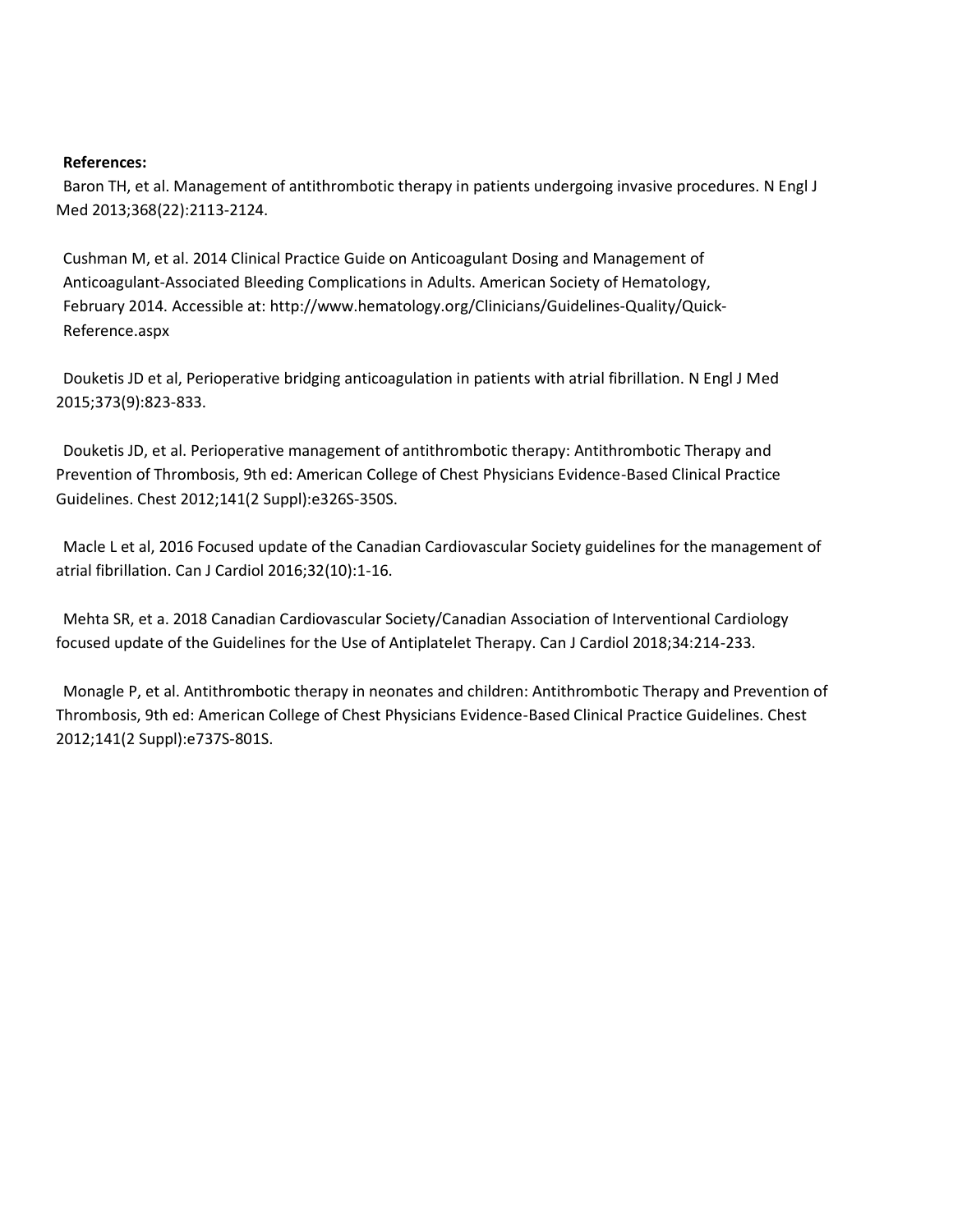

\* Consider 15% increase if INR ≤1.5 without explanation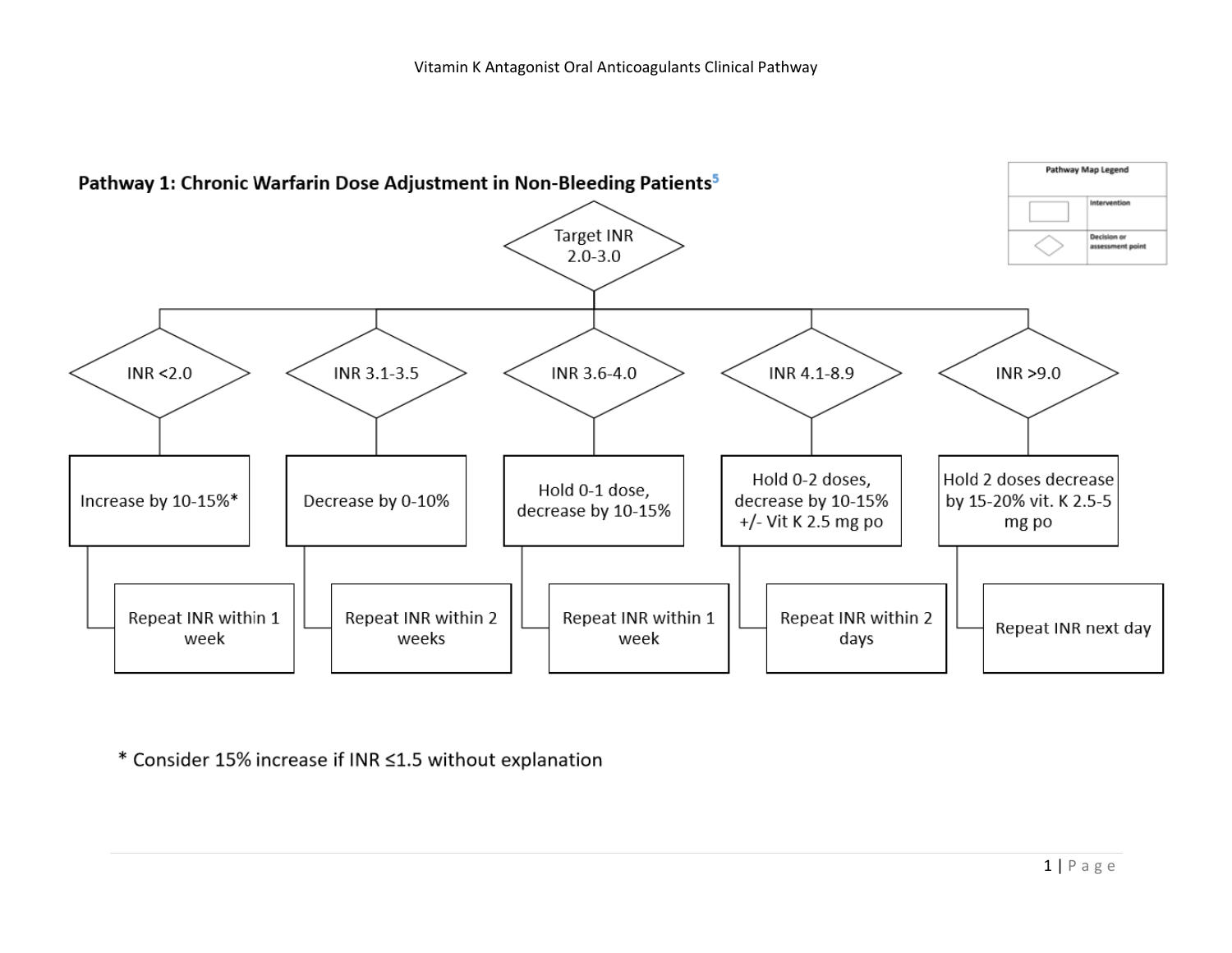





\* If recent mechanical heart valve within 6-8 weeks, consider bridging therapy with therapeutic dose low molecular weight heparin

\*\* If INR 2.3-2.4, consider no dose change, and repeat INR in 7-14 days

\*\*\* If INR 3.6-3.7, consider no dose change, and repeat INR in 7-14 days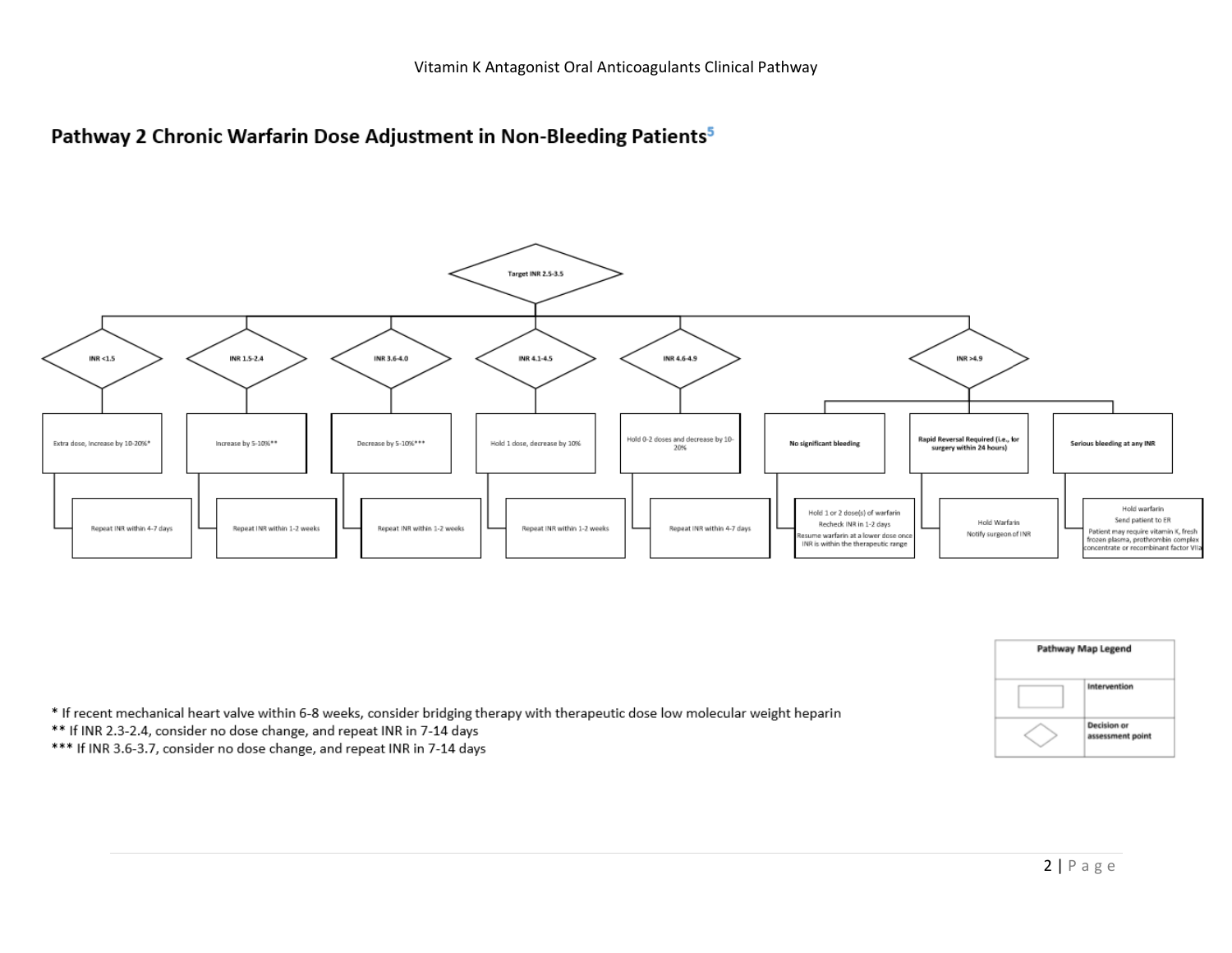



# Pathway 3: Bridging<sup>10</sup>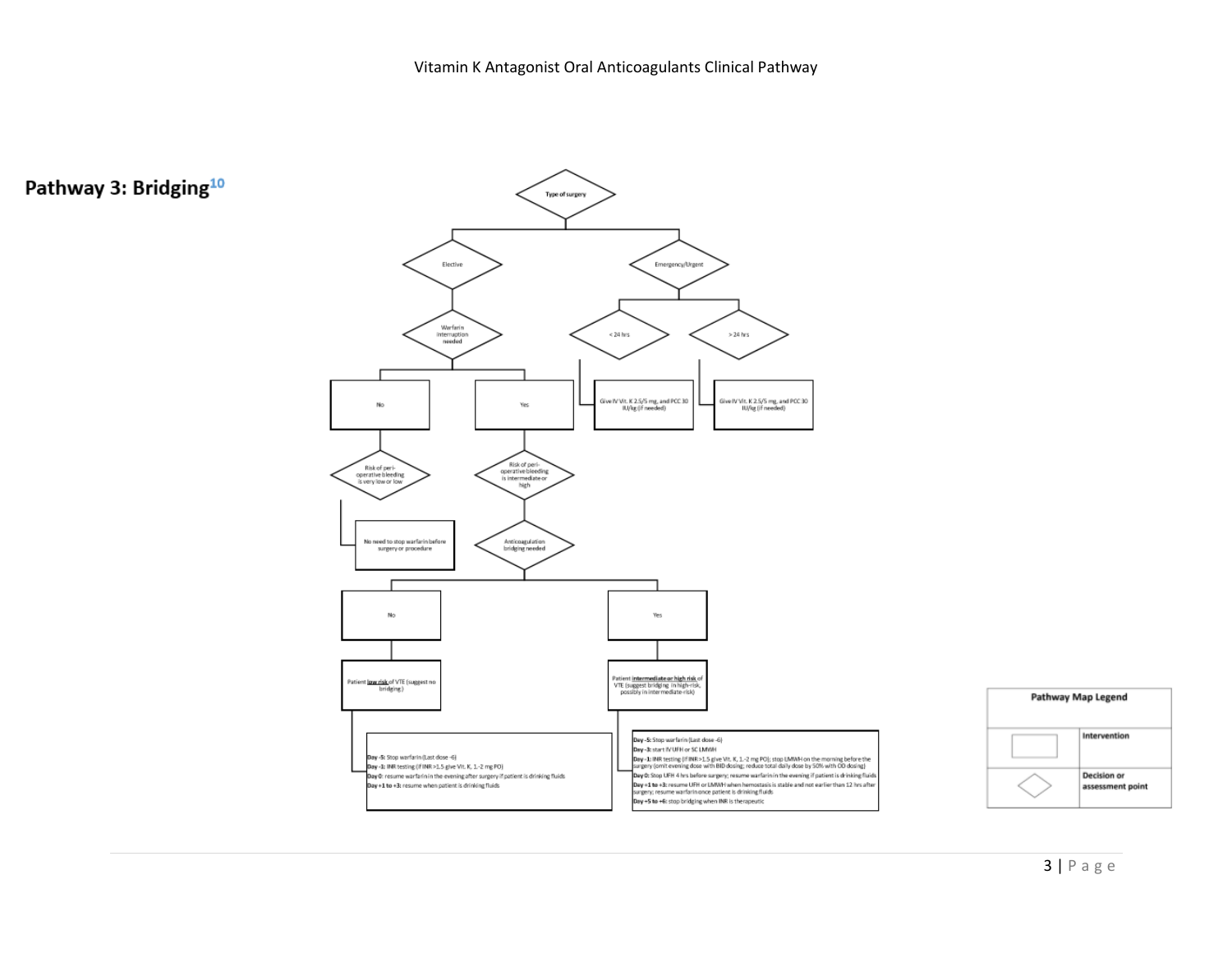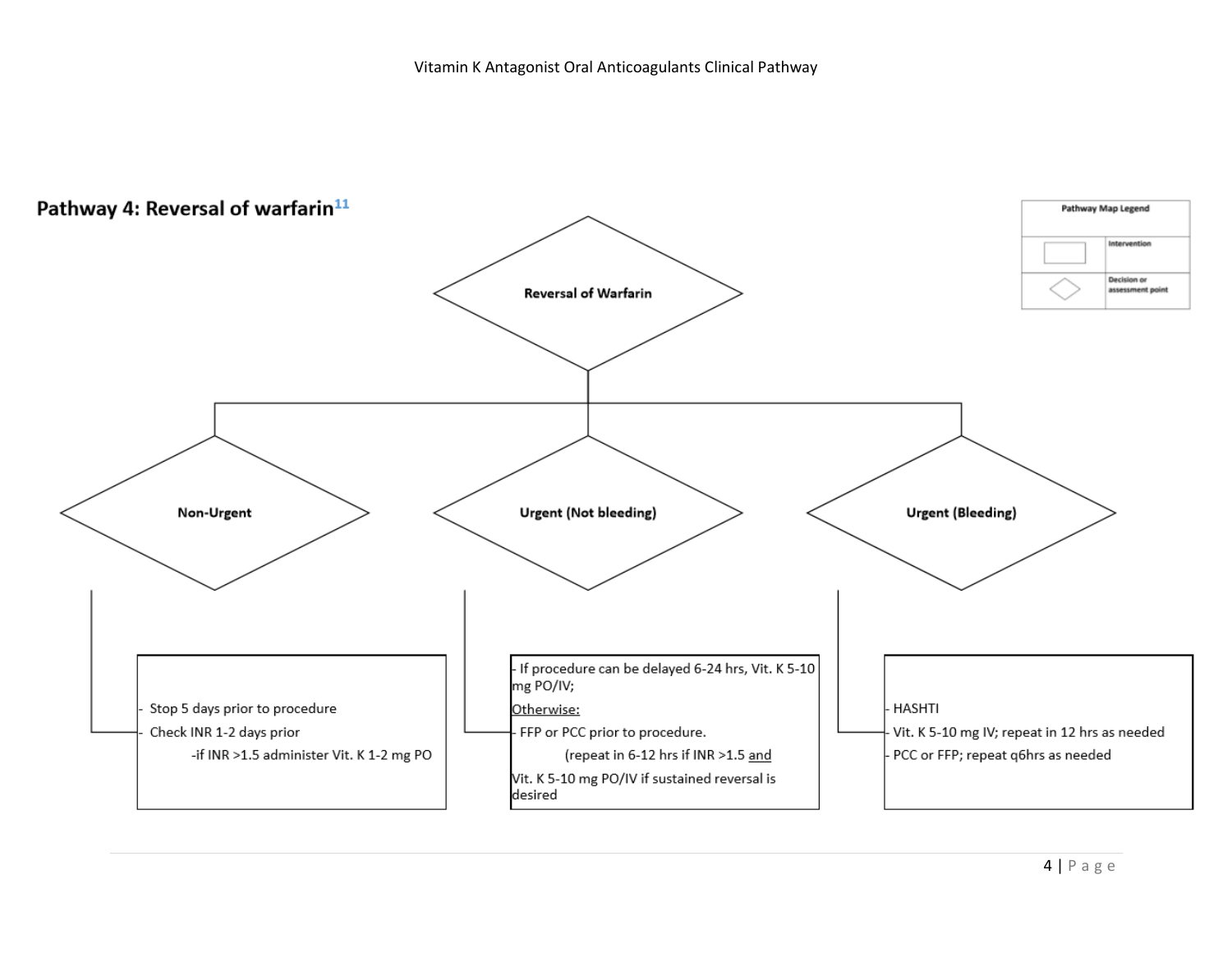